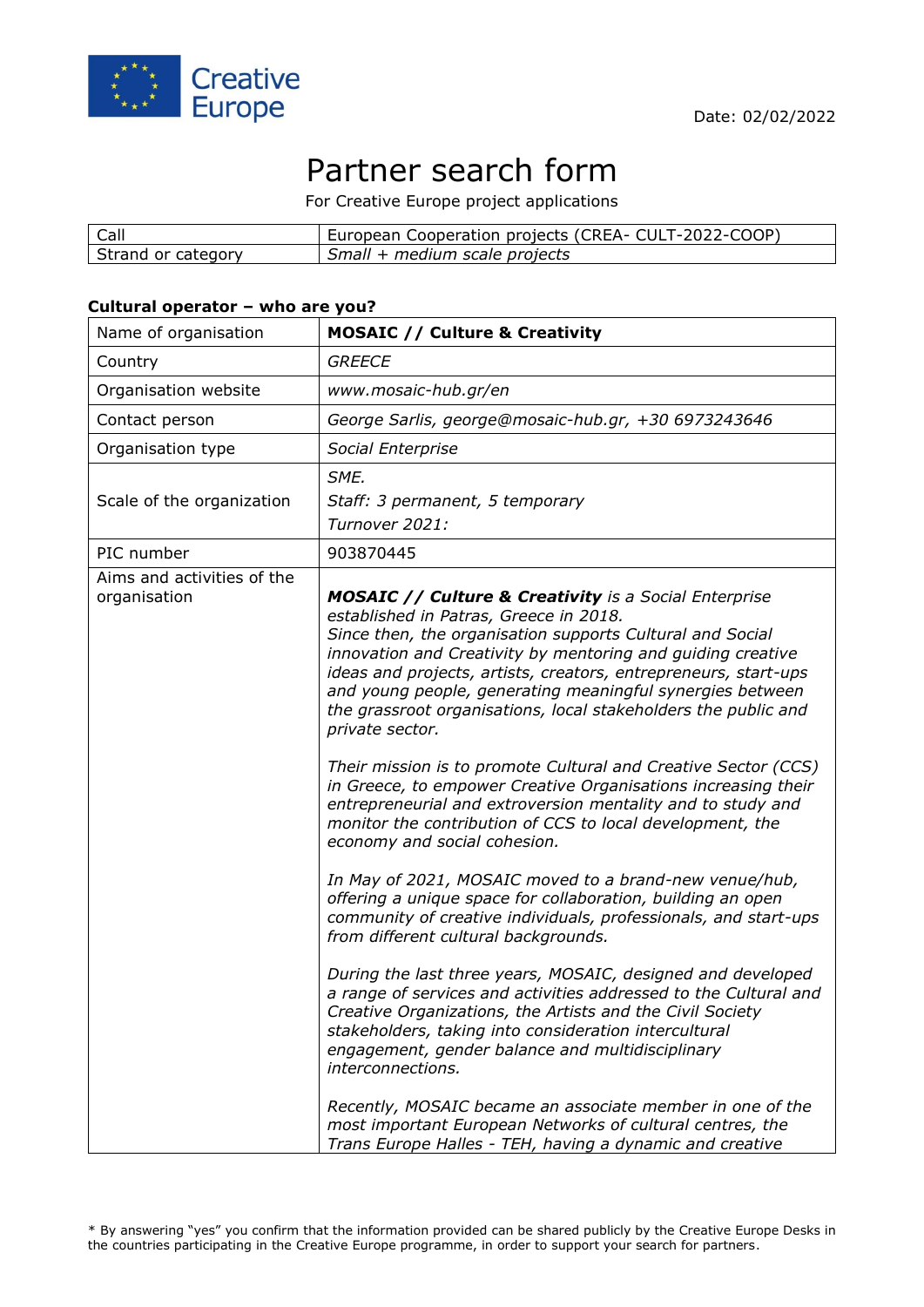|                                            | collaboration with more than 120 creative venues, theatres,<br>creative hubs, across Europe.<br>We are also an active member in the b. Creative network, a                                                                                                                                                                                                                                                                                                                                                                                                                                                                                                                                                                                                                                                                                                                                                                                                                                                                                                                                                                                                                                                                                                                                                                                                                                                                                                                                                                                         |
|--------------------------------------------|----------------------------------------------------------------------------------------------------------------------------------------------------------------------------------------------------------------------------------------------------------------------------------------------------------------------------------------------------------------------------------------------------------------------------------------------------------------------------------------------------------------------------------------------------------------------------------------------------------------------------------------------------------------------------------------------------------------------------------------------------------------------------------------------------------------------------------------------------------------------------------------------------------------------------------------------------------------------------------------------------------------------------------------------------------------------------------------------------------------------------------------------------------------------------------------------------------------------------------------------------------------------------------------------------------------------------------------------------------------------------------------------------------------------------------------------------------------------------------------------------------------------------------------------------|
|                                            | global network for cultural and creative entrepreneurs fostering<br>the creative sector economy and tackling socio-economic<br>challenges. Our intense international networking gives MOSAIC<br>the benefit to be in the forefront of the European innovation<br>ecosystem for creativity and culture and to interact with<br>distinguished and pioneer organisations in Europe.                                                                                                                                                                                                                                                                                                                                                                                                                                                                                                                                                                                                                                                                                                                                                                                                                                                                                                                                                                                                                                                                                                                                                                   |
| Role of the organisation in<br>the project | Within a Creative Europe project, MOSAIC may undertake<br>several activities and deliverables. Some of them may be:                                                                                                                                                                                                                                                                                                                                                                                                                                                                                                                                                                                                                                                                                                                                                                                                                                                                                                                                                                                                                                                                                                                                                                                                                                                                                                                                                                                                                                |
|                                            | <b>TRAINING</b><br>MOSAIC can organise and host various training and capacity<br>activities, focusing on Cultural Management, Entrepreneurship<br>and Creative Economy. Seminars, Workshops, Masterclasses,<br>Summer-Schools, based on participatory planning and having<br>transnational dimension and participation, are deliverables that<br>we me undertake in the framework of an EU project.<br><b>CONSULTING</b><br>MOSAIC may provide high quality Consulting and Surveying<br>Services related to Cultural Management, Strategic Planning,<br>Mapping, and exploitation of the local Creative Economy for<br>both Local Government and Public Organizations as well as for<br>cultural organizations and private sector groups.<br><b>RESEARCH</b><br>Studies and surveys regarding current issues and trends for<br>creativity, entrepreneurship, innovation and developments in<br>the arts and culture sector, identifying and highlighting<br>opportunities at regional and national level and proposing<br>sustainable and viable policies and strategies. We are able to<br>map out the potential and dynamics of each industry and<br>transfer ideas and good practices from other areas or<br>countries.<br><b>INCUBATING PROGRAMMES</b><br>MOSAIC provides personalized guidance and counselling,<br>developing, improving and transforming early-stage concepts<br>and initial ideas, into high-innovation and social impact<br>business ventures, giving them the conditions for extroversion<br>and international synergies. |
| Previous EU grants<br>received             | 5 ERASMUS+ projects currently running.                                                                                                                                                                                                                                                                                                                                                                                                                                                                                                                                                                                                                                                                                                                                                                                                                                                                                                                                                                                                                                                                                                                                                                                                                                                                                                                                                                                                                                                                                                             |

## **Proposed Creative Europe project – to which project are you looking for partners?**

| Sector or field             | Cultural management, Entrepreneurship, Audience |
|-----------------------------|-------------------------------------------------|
|                             | Development, Business Models                    |
| Description or summary of   |                                                 |
| the proposed project        |                                                 |
| Partners currently involved |                                                 |
| in the project              |                                                 |